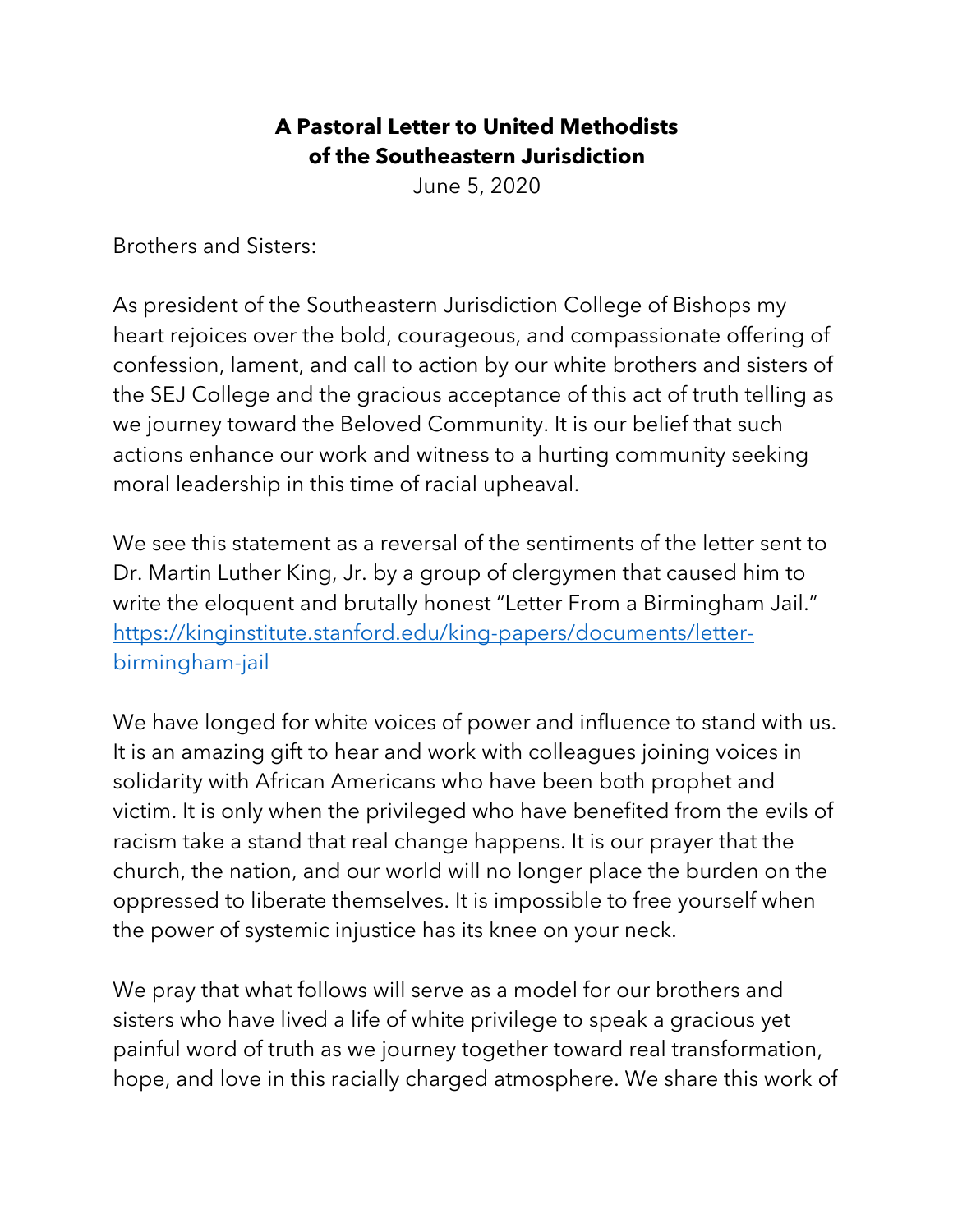solidarity with these words from our fellow White Bishops with thanksgiving and hope that others will join us.

## **Bishop Leonard Fairley**

We, the White Bishops of the Southeastern Jurisdiction of The United Methodist Church, call upon all United Methodists to stand with and see our Black brothers and sisters.

As White American Bishops, we stand up and stand with our Black Bishops in the Church who have consistently named and called out the systemic and sinful practice of discrimination that has been pervasive in the United States since the first slaves walked the shores of this land. For our failure to join our sisters and brothers we ask forgiveness.

As White American Bishops, we stand up and stand with the Black Communities across our Episcopal Areas recognizing that we who have been in positions of power and privilege have been silent. In our silence we have and do sin. We implore all United Methodists across the Southeastern Jurisdiction of The United Methodist Church to exercise influence and power to be agents of repentance, reconciliation, reformation, and restoration in a system that has failed to bring hope to all God's children of color.

As White American Bishops, we stand up and stand with all persons who live in fear of the very systems designed to protect them.

As White American Bishops, we stand up and stand with all persons whose anger has reached the point of intolerance due to failure after failure to change systemic racial injustice which has created the climate where black lives can be snuffed out without consequence.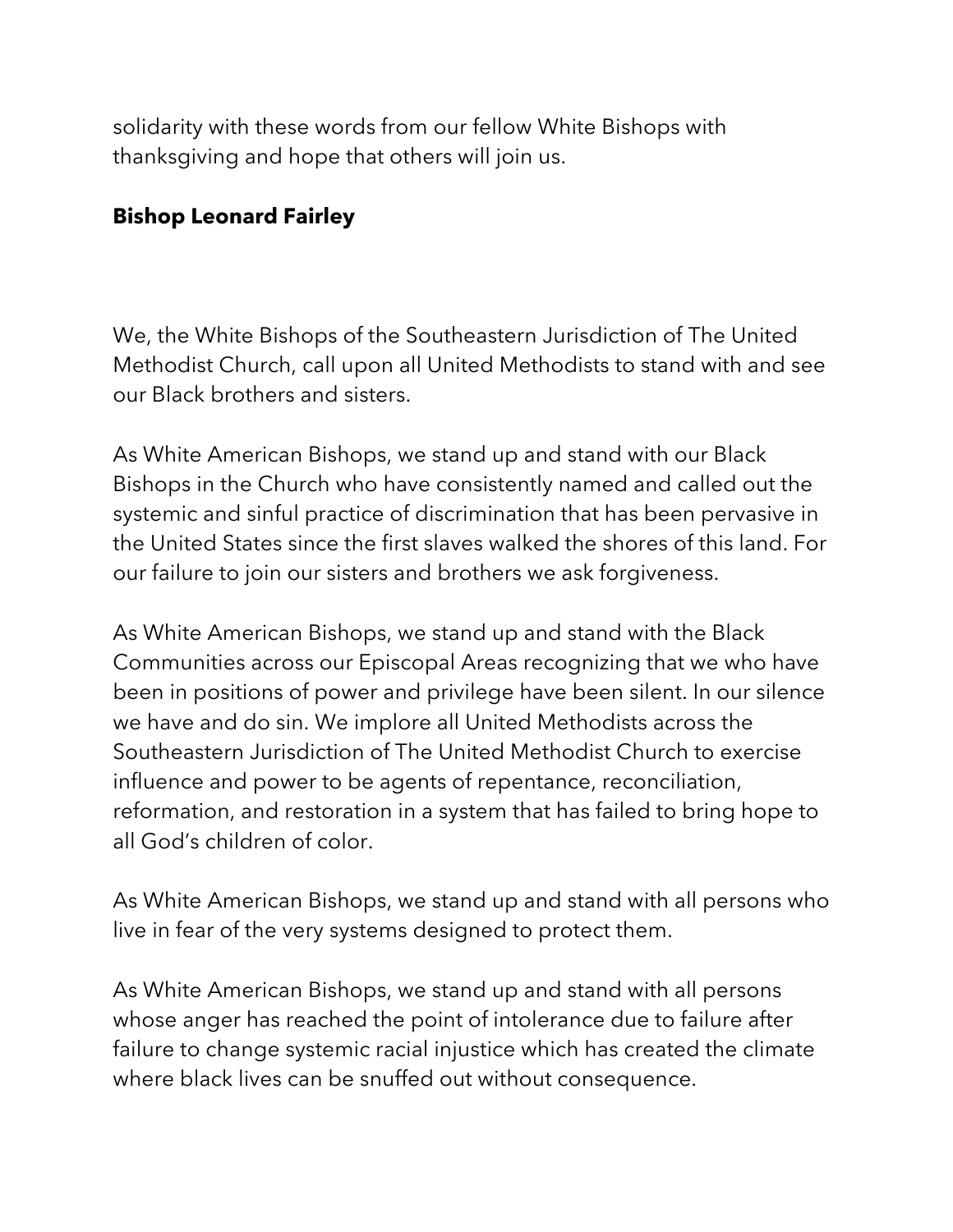As White American Bishops, we stand up, stand with, and stand against any systems of injustice that treat people differently because of the color of their skin. We call on the people called Methodist to live fully into our baptismal vows to renounce the spiritual forces of wickedness, reject the evil powers of this world, and repent of our sin.

We believe that the soul of our nation needs to be examined which means that each person, individually, needs to engage in selfexamination. Self-examination includes educating oneself about the roots of racism from slavery to lynching to racial segregation and Jim Crow to contemporary presumptions of guilt, incarceration, and police violence. Self-examination means scrutinizing one's beliefs, attitudes, and actions. A **beginning** place is for each of us to read "Letter From a Birmingham Jail" written by Martin Luther King, Jr. in 1963. [See link above.]

God calls us individually and collectively to take action.

In our Baptism we are called to accept the freedom and power given by God to resist evil, injustice, and oppression however, wherever, and whenever they are present.

We, the White American Bishops of the Southeastern Jurisdiction United Methodist Church, cry out to the people of The United Methodist Church to unite our hearts, our minds, our souls, and our strength now to step into this present brokenness by seeing those we have chosen not to see. We do so believing that out of the pain of the tragic deaths of George Floyd, Ahmaud Arbery, Breonna Taylor, Eric Garner, Philando Castile, Trayvon Martin, and countless others whose names have faded, that these senseless killings will stop and healing can begin.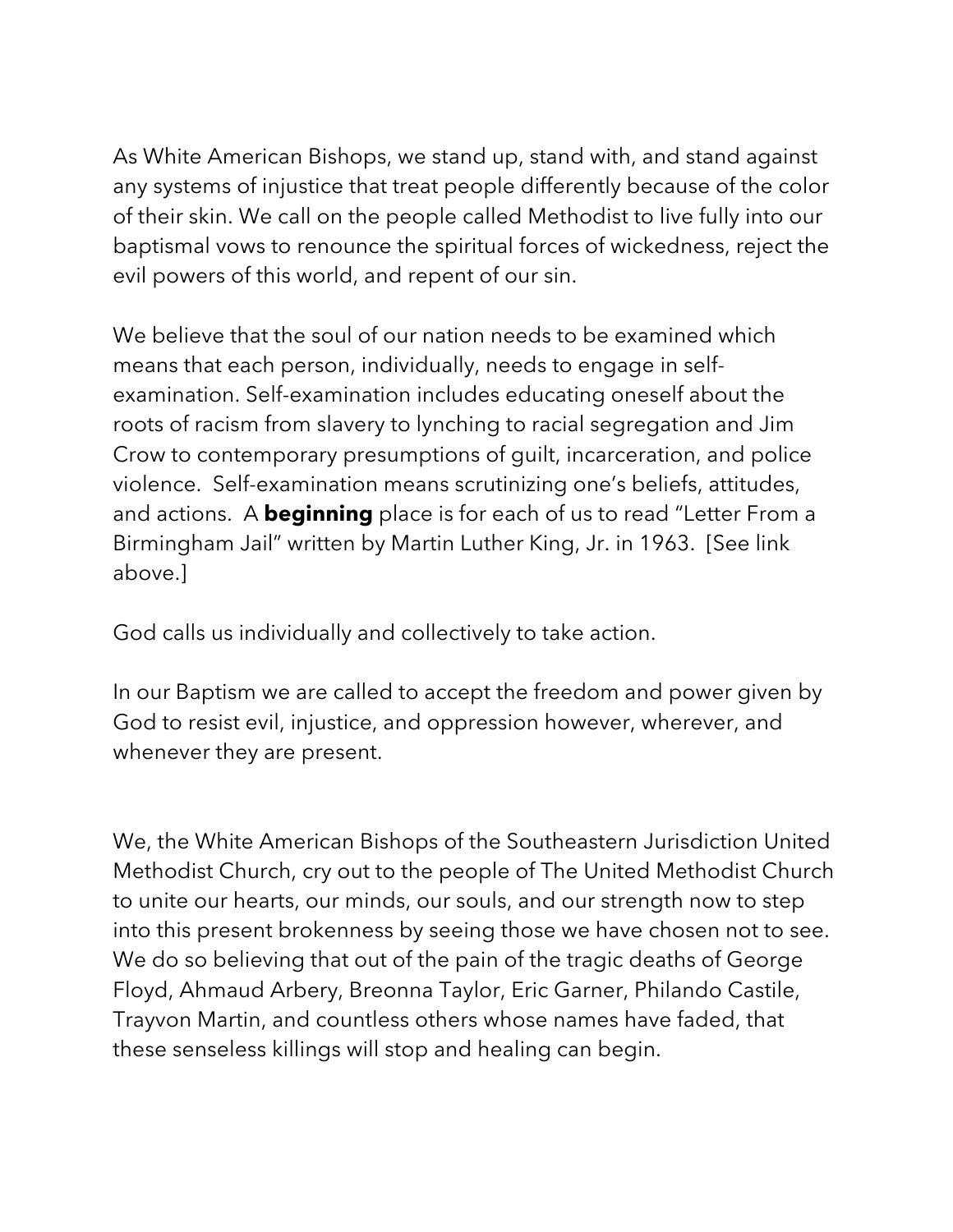Let us now, this day, stand up and stand with our Black brothers and sisters so that we will be united as one body in Christ, redeemed by his blood. May we be one in Christ, one with each other, and one in ministry to all the world until Christ comes in final victory.

This is our deepest prayer.

## **The Holy Work Before Us**

We now ask you to join us in recommitting ourselves to non-violently exposing and opposing injustice, racism, and violence even when it resides in our own hearts. We must not allow our righteous indignation and prophetic calls for justice to become spiritually hollow with no moral integrity to speak into a world that is in desperate need of the fresh bread of hope.

We hear and see it in the protests. The world grows weary of injustice where the marginalized become voiceless and invisible living at the mercy of power. If we are unwilling to walk the path of Jesus Christ and truly acknowledge white privilege, then all our statements simply become high sounding pontificated documents joining other statements gathering dust on the shelves of empty promises.

With your prayers and actions joined with ours, we can answer the cries we hear in the midst of protests—cries of injustice, fear, and anger, that when gone unanswered turn violent. If Jesus is indeed the answer let us dare to see one another as beloved children of the living God deserving of love, mercy, and justice.